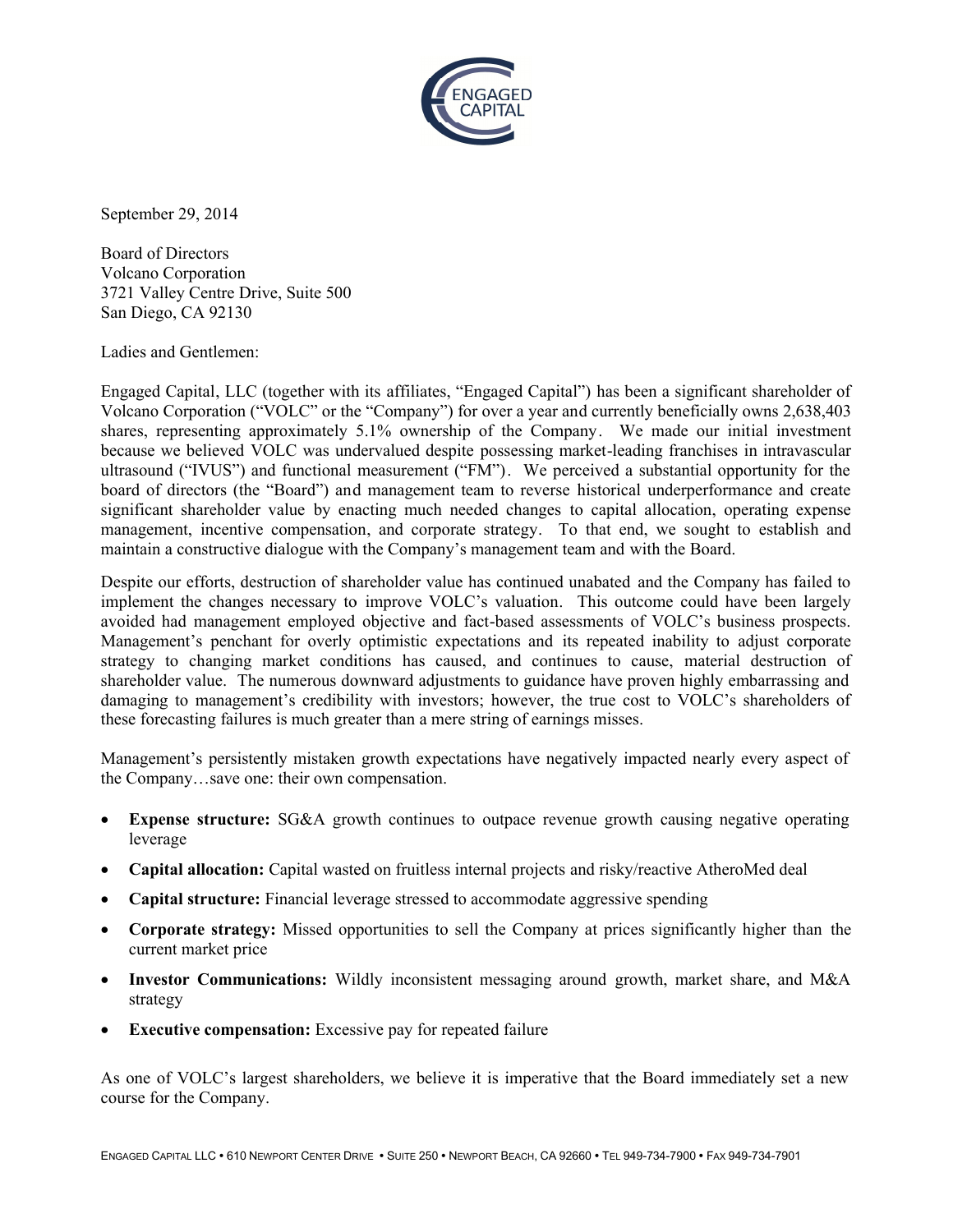# **A History of Underperformance**

VOLC's long-tenured Chairman and senior management team have been with the Company almost since its inception. Current leadership is rightly credited with guiding VOLC from a development stage medical device company with no revenue and a handful of employees to a global corporation with market-leading technologies in the IVUS and FM markets. However, despite these significant early accomplishments, VOLC shareholders have suffered through a long period of material underperformance for which this Board and management team must be held accountable.

|                                  | <b>Total Return Performance</b> |           |           |                   |                 |
|----------------------------------|---------------------------------|-----------|-----------|-------------------|-----------------|
|                                  | 1 yr                            | $2 \, yr$ | $3 \, yr$ | $5 \,\mathrm{yr}$ | <b>VOLC IPO</b> |
| <b>Absolute Returns:</b>         |                                 |           |           |                   |                 |
| <b>VOLC</b>                      | (54%)                           | (62%)     | (63%)     | (35%)             | 23%             |
| Proxy Peer Group                 | 8%                              | 6%        | 35%       | 58%               | 103%            |
| S&P 1500 Health Care             | 28%                             | 66%       | 113%      | 153%              | 153%            |
| S&P 1500 Health Care Equipment   | 21%                             | 40%       | 72%       | 85%               | 86%             |
| <b>VOLC Relative Returns vs:</b> |                                 |           |           |                   |                 |
| Proxy Peer Group                 | (62%)                           | (68%)     | (98%)     | (93%)             | (80%)           |
| S&P 1500 Health Care             | (82%)                           | (128%)    | (176%)    | (188%)            | (131%)          |
| S&P 1500 Health Care Equipment   | (75%)                           | $(102\%)$ | (135%)    | $(120\%)$         | (63%)           |

*Source: FactSet as of September 26, 2014. The Proxy Peer Group is from VOLC's 2014 proxy statement. Proxy Peer Group performance is based on an equal-weighted average calculation. Proxy Peer Group excludes companies in certain periods if company was not publicly traded and excludes acquired companies. VOLC share price used in IPO performance period of \$8.80 equals the closing price on the first day of trading, June 15, 2006.*

# **Underperformance Driven by a Failure to Identify and Adapt to Market Trends**

One of the most important jobs of senior management is to develop an accurate business plan containing risk-adjusted forecasts for the products and markets in which their business competes. These forecasts form the foundation for all operational, strategic, and capital allocation decisions. The Board's job is to evaluate and then approve the Company's business plan after meaningful dialogue with the management team. If forecasts are persistently inaccurate, it is inevitable that poor decision-making will result. Since 2011, management has provided a series of short and long-term forecasts that have proven deeply flawed and have cost shareholders dearly. The results have been disastrous.

# *2011 Investor Day*

In March of 2011, with VOLC's share price around \$25, management held an investor day and provided a forecast for the following three years. Given the significant underperformance of VOLC shares since that time, it will come as no surprise that the Company failed to achieve any of these targets. However, the sheer magnitude of the miss relative to management's forecast is stunning: 2014 revenue is expected to be \$399 million, **33% below** 2011 Investor Day guidance!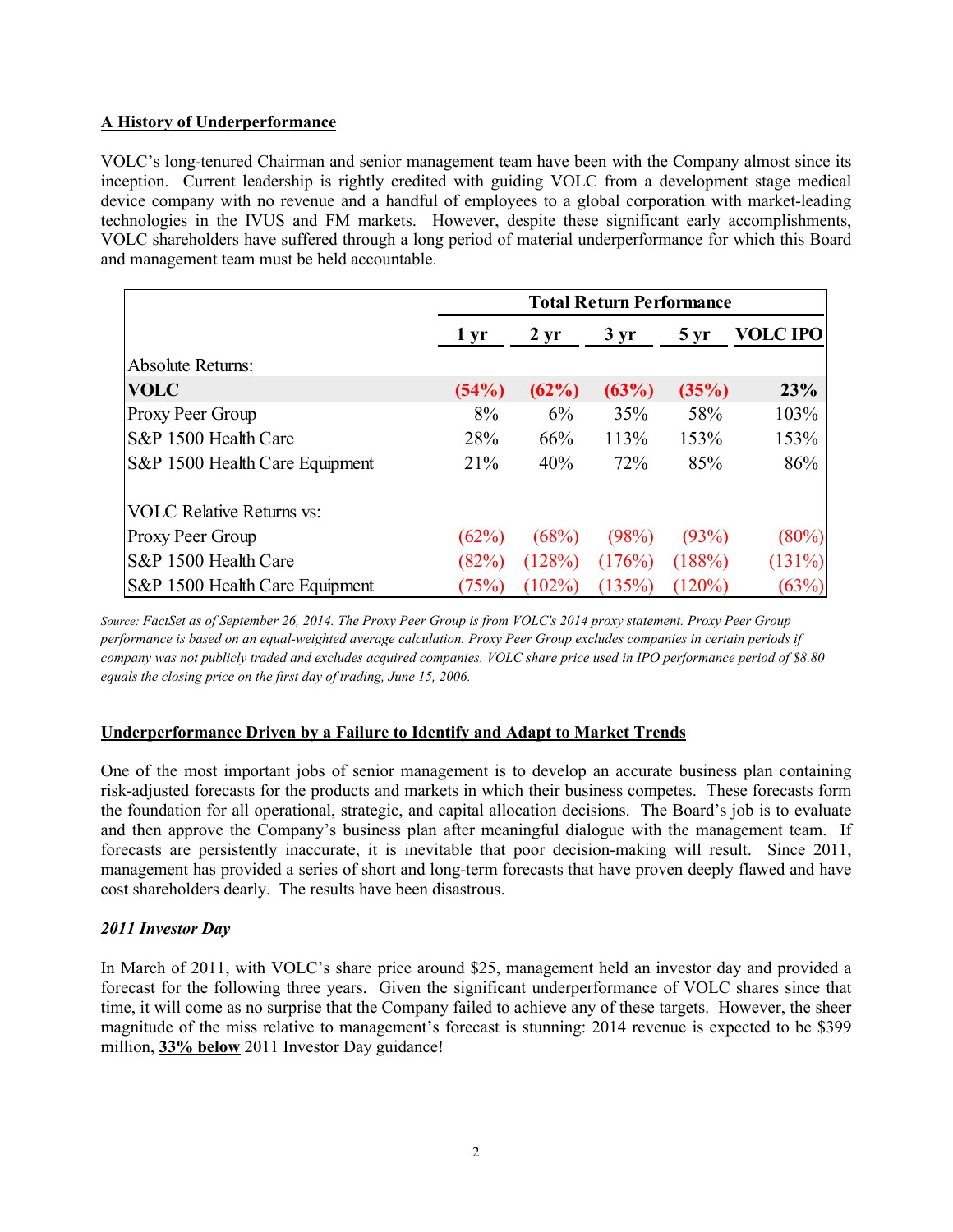

#### *2013 Investor Day*

l

Just two years later, after already missing the first two years of the previous forecast, management laid out a new plan. During VOLC's 2013 Investor Day, management guided to 13-15% annual revenue growth from 2012 to 2017, yielding a forecast for 2017 revenue of approximately \$735 million at the midpoint. Management reiterated this guidance publicly as late as August 2013 and defended it in private meetings with Engaged Capital in October 2013. Less than a year later, management presented a new long-range plan guiding to annual revenue growth of 6-8% from 2014-2018, *inclusive* of the revenue contribution from AtheroMed. After backing out the expected revenue contribution from AtheroMed<sup>1</sup>, management's new long-range plan implies that the midpoint of 2017 revenue expectations for the base business **declined by nearly 40% in just 10 months!**



# **2017 Revenue excluding AtheroMed**

<sup>&</sup>lt;sup>1</sup> Based on 2013 Investor Day guidance of 13-15% revenue CAGR between 2012-2017 and 2014 Investor Day guidance of 6-8% revenue CAGR between 2014-2018. According to VOLC's 10-Q filed on 8/8/14, the contingent sales milestone payments related to AtheroMed are expected to be \$39.4M, which we assume is equal to the expected revenue from AtheroMed in 2017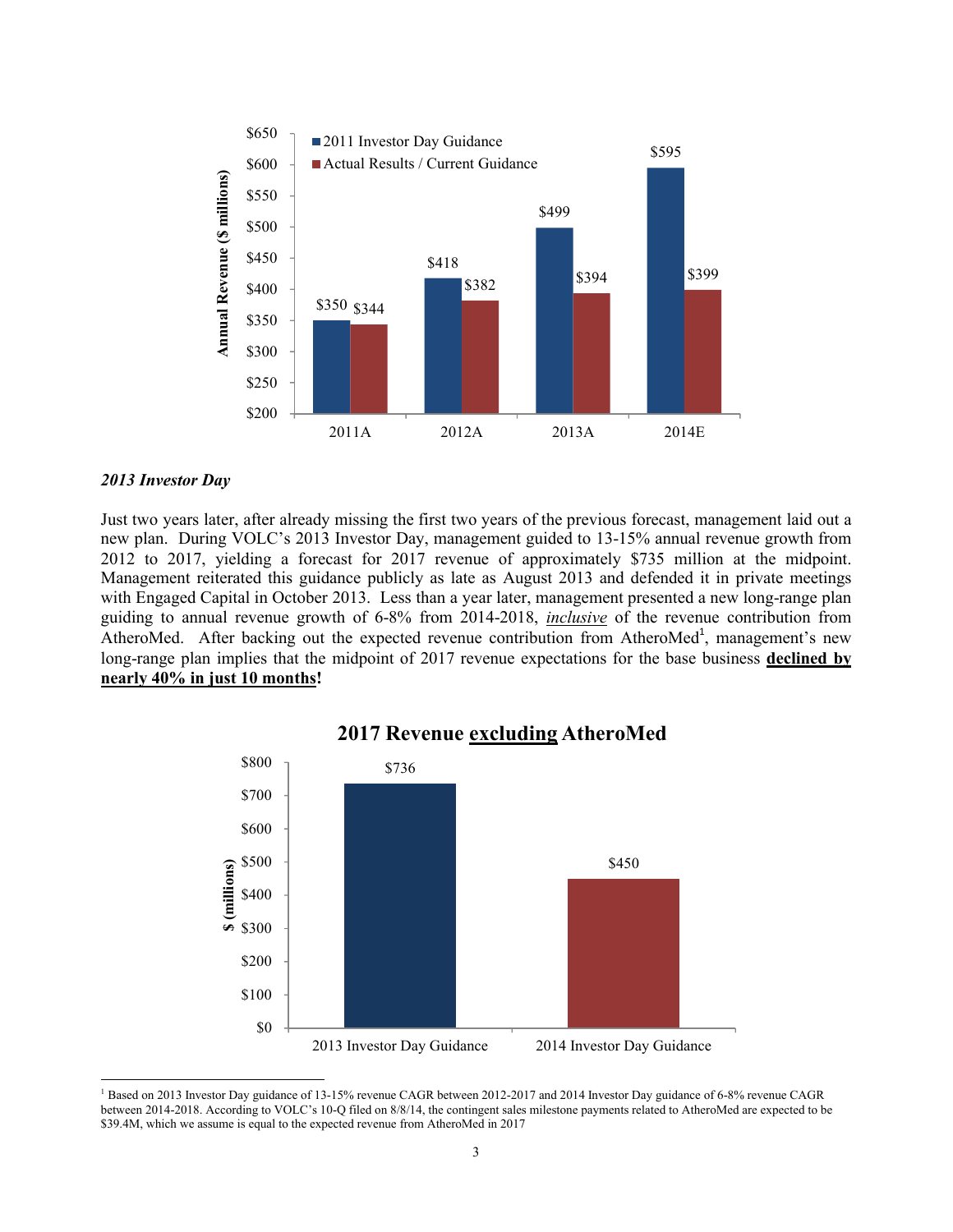Such a drastic decrease in expectations over such a short period of time cannot be explained merely by changing industry dynamics. The only plausible explanation is that the prior forecasts were the product of a management team completely disconnected from the realities of their business and a Board that failed to challenge management's unbridled optimism.

## *2014 Guidance*

Since VOLC's March 2013 Investor Day, management has lowered quarterly and/or annual revenue guidance on five occasions. Further, management has lowered guidance for 2014 on three occasions, despite the fact that PCI volumes, Japanese price cuts, and iFR approval timing have all come in better than original expectations. To anyone, let alone a Board that has a fiduciary duty to its shareholders, these guidance cuts are emblematic of a management team with little grasp of VOLC's underlying business fundamentals.

*"I would say that the guidance is being de-risked, okay? And so, if there's one lesson that Volcano has learned over the last four quarters or so, it's to be conservative and underpromise and over-deliver, and that's the mantra we're trying to kind of get back to." – CFO John Dahldorf at the Bank of America Healthcare Conference (May 13th, 2014)*

Management would **lower 2014 guidance** for the third time a mere three months later

## *Inconsistent Market Share Expectations*

The propensity to miss targets by such wide margins illuminates management's lack of visibility and capacity to manage the business effectively. The reduction in long-term growth expectations from 2013 to 2014 was blamed, in part, on increasing competitive threats. We are, however, puzzled by this explanation given that Boston Scientific's entry into the FFR market was *delayed* in the interim and increasing IVUS competition in Japan was well telegraphed.

*"[Our markets] are growing at approximately 7%, and we expect to grow faster than those* at the rate of  $8\%$  to 10% as we **continue to take share**, which we've done for a number of *years now." - CEO Scott Huennekens at the J.P. Morgan Healthcare Conference (January 15, 2014)*

Seven months later, at the 2014 Investor Day, managment would provide long-term guidance that predicted **market share losses** across ALL geographies

Did the competitive environment fundamentally change in the seven months following management's prediction of market share gains at the J.P. Morgan Healthcare Conference? Or was the change in market expectations a reflection of management's tenuous understanding of the market? Clearly, the latter is true.

*"Please don't change too much at Volcano, we like competing with them just the way they are." - Unnamed competitor, 2014*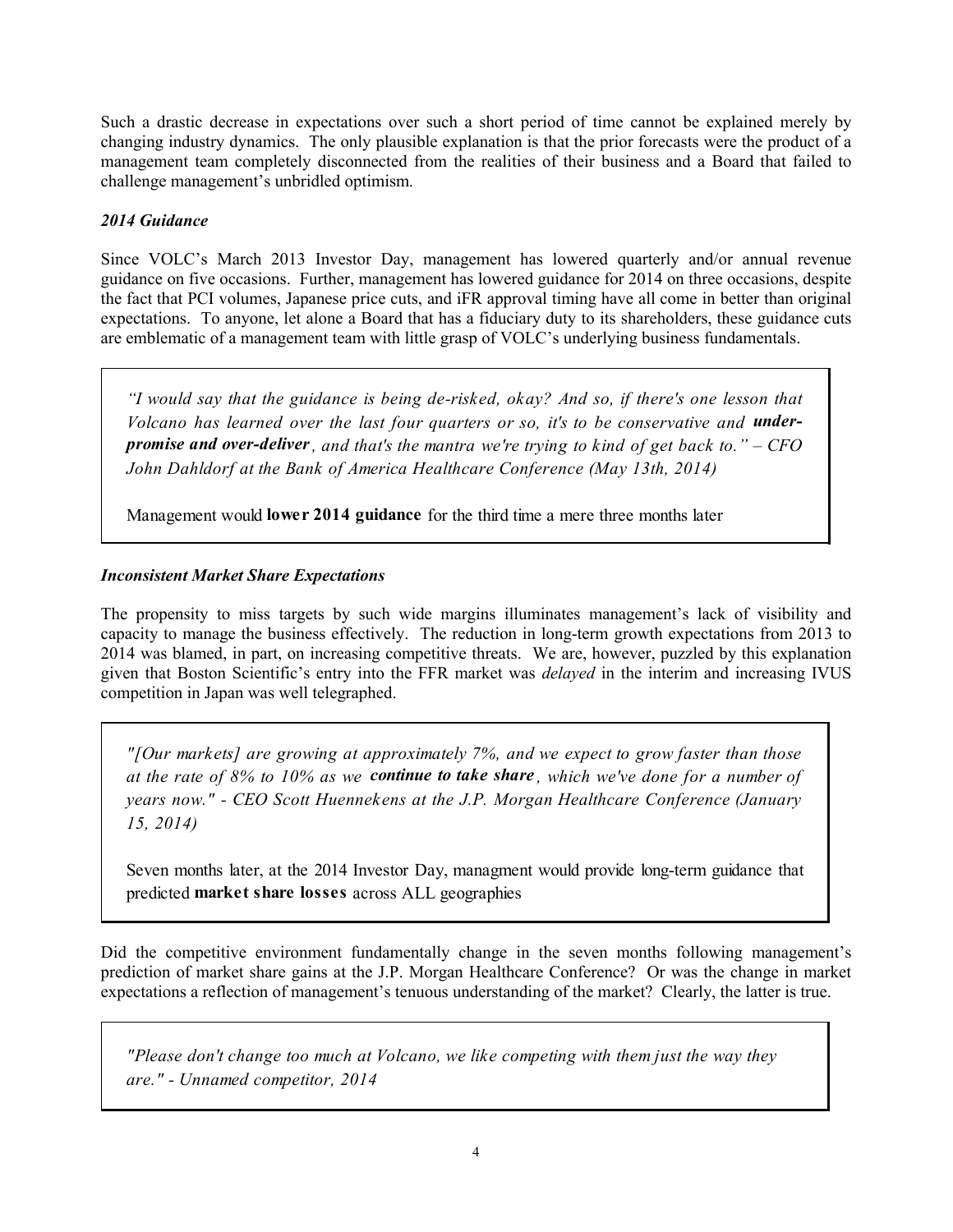#### **Expense Management: Continued Investment for Elusive Growth**

Typically, when well-managed companies experience VOLC's level of revenue shortfall, strategies are quickly deployed to mitigate the impact to profitability. At VOLC, despite the fact that revenue growth has slowed to a crawl, management (with Board approval) has continued to increase spending as if the Company was generating double-digit growth rates.

Since 2011, SG&A expenses will have increased at a 10% CAGR, *double* VOLC's revenue growth rate of 5%. As a result, between 2011 and 2014, undisciplined SG&A spending will result in 600 basis points of operational deleveraging, despite revenue growth of 16% over that time. For 2014, management guided SG&A as a percentage of revenue at 49%, **1,300bps worse** than 2011 Investor Day guidance!



Delays in shifting manufacturing to Costa Rica, unfavorable foreign exchange movements and unproductive R&D spending have placed further pressure on profitability. As a result, the current operating margin<sup>2</sup> estimate for 2014 is (3%), an astounding **2,400bps worse** than 2011 Investor Day guidance!



<sup>&</sup>lt;sup>2</sup> 2014 estimate per Factset. Earnings before interest and taxes divided by revenue, adjusted for one-time items

l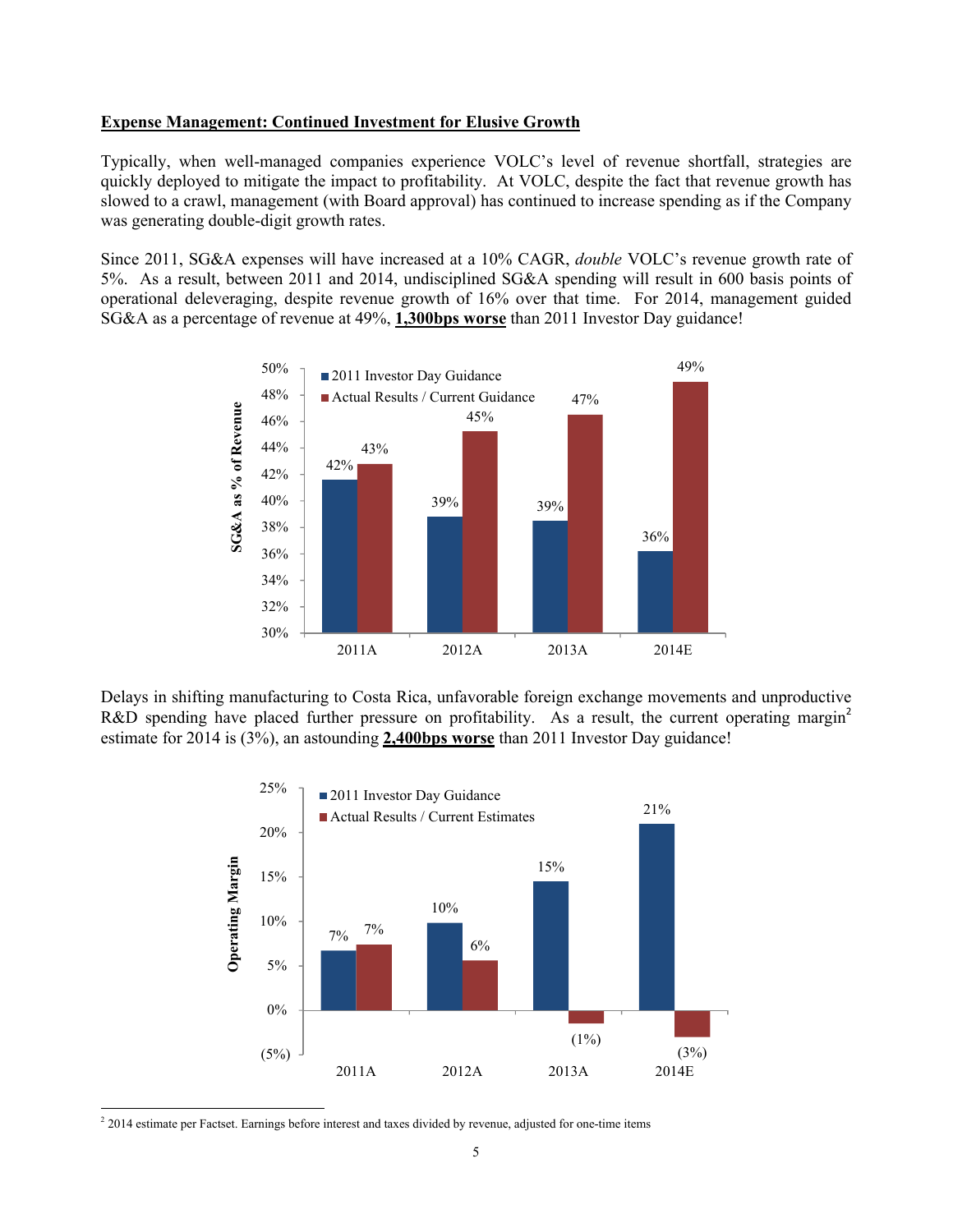If management had prudently controlled expenses in line with actual top line results, VOLC would likely still be a profitable company today with a much higher valuation and a more conservative capital structure. Instead, the most controllable aspect of the Company's operating plan – operating expenses – appears mysteriously uncontrollable.

# **Capital Allocation: A String of Broken Promises**

# *Internal Projects*

Shareholders have also seen a string of missteps and failures in the acquisition and development of new products. Management has consistently failed to bring much-hyped new products to market on schedule, if at all. Combined, at least \$140 million of shareholder capital was wasted on the OCT, FL.IVUS, and FL.ICE projects alone – all of which are never expected to generate a single dollar of revenue for the Company. A project-by-project post-mortem yields a consistent theme: missed timelines, inaccurate market forecasts, and budget overruns.

# **Optical Coherence Tomography (OCT):**

- \$62 million spent on acquisitions and milestone payments.
- Costs to commercialize were originally anticipated to be \$7M R&D totaled \$31M.
- Originally expected to be commercialized in 2008, OCT was never brought to market.
- In March 2013, management assessed the market opportunity for OCT to be > \$500M by 2017.

*OCT was cancelled in November 2013 because management "[did] not see coronary OCT imaging as an attractive go-forward market."*

*3*

*4*

## **Forward-looking IVUS (FL.IVUS)**:

- \$12 million spent on acquisitions and milestone payments.
- Costs to commercialize were originally anticipated to be \$4M R&D totaled \$20M.
- Originally expected to be commercialized in 2009, FL.IVUS was never brought to market.
- In March 2013, management assessed the market opportunity for FL.IVUS to be >\$750M by 2017.

# **Forward-looking Intra-Cardiac Echo (FL.ICE)**:

- \$4 million spent on acquisitions and milestone payments.
- Costs to commercialize were originally anticipated to be  $$6M R&D$$  totaled \$9M.
- Originally expected to be commercialized in 2013, FL.ICE was never brought to market.
- In March 2013, management assessed the market opportunity for FL.ICE to be >\$350M by 2017.

*Both FL.IVUS and FL.ICE were cancelled in November 2013 because management "saw limited market growth and strategic value."*

 $\overline{\phantom{a}}$ 

<sup>3</sup> VOLC Q3:2013 earnings conference call dated 11/04/13

<sup>4</sup> VOLC Q3:2013 earnings conference call dated 11/04/13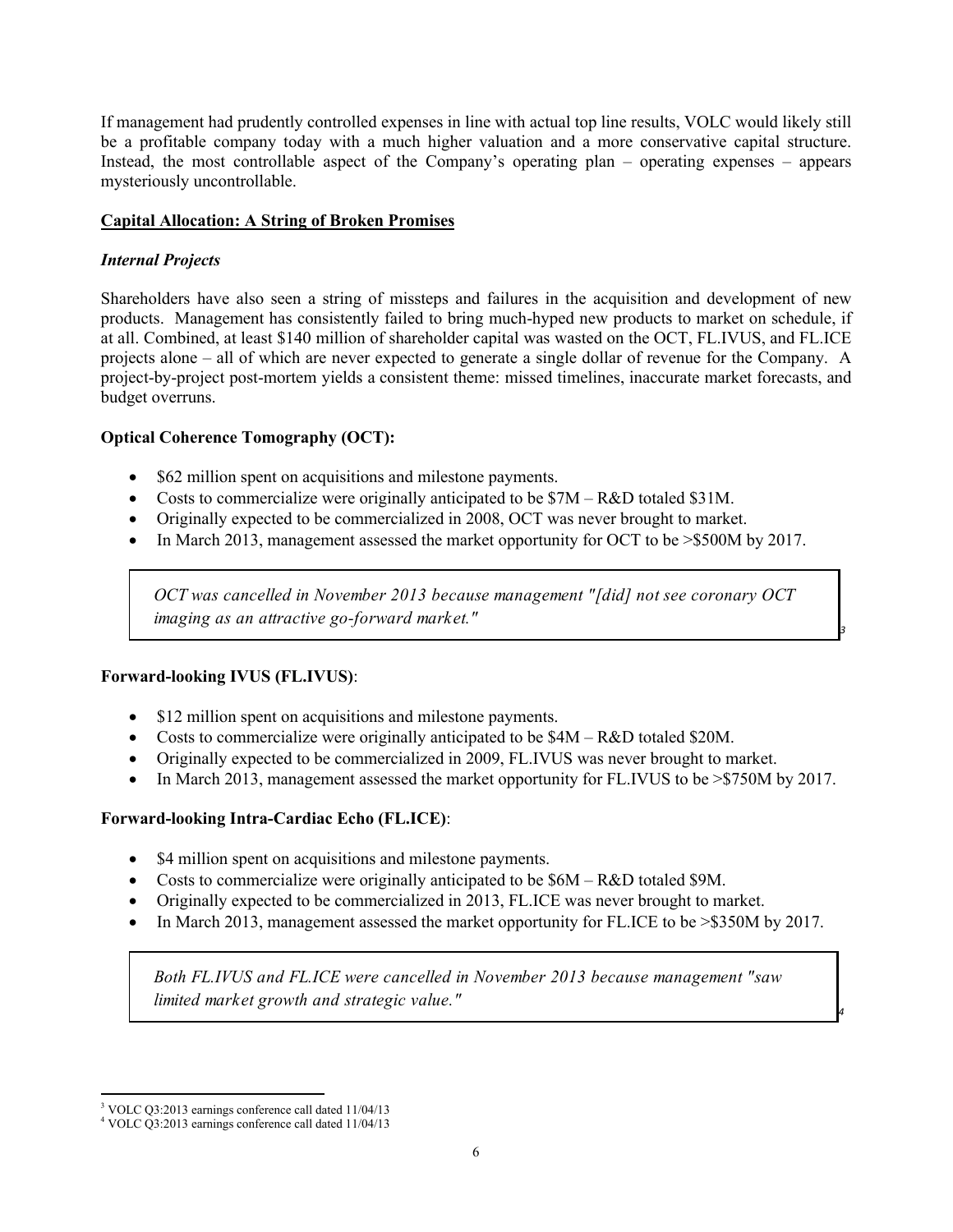## **Focused Acoustic Computed Tomography (FACT)**:

- Originally expected to be commercialized in 2013-14.
- In March 2013, the market opportunity for FACT was expected to be  $> $2B$  by 2017.

*FACT now is not expected to be launched until 2016-2017 and management's most recent assessment of the market opportunity is \$250M*

5

The few projects that the Company has managed to launch have also suffered from unrealistic forecasting. On VOLC's second quarter 2014 earnings call, CEO Scott Huennekens stated that *"the outlook we had for the additional adoption of our new products, such as iFR in the U.S., SyncVision and Crux was a bit ambitious."* Additionally, the most recent 10-Q revealed that, despite *lowering* the discount rate by 400bps, the value of the contingent consideration associated with the Crux acquisition was lowered by 23% due to *"reduced…future revenue estimates."* 6

Given this history, how can shareholders have any confidence that the forecast and timeline used to justify the AtheroMed acquisition (or any other use of capital for that matter) is any more accurate than VOLC's other failed projects?

## *AtheroMed: Swinging for the Fences*

Successful acquisitions of new technologies hinge on a credible forecast of the addressable market and an accurate assessment of the product development timeline and cost. Given management's exceedingly poor track record on both accounts, we do not understand how the Board could approve the AtheroMed acquisition, especially after management communicated as recently as January that future deals would be small in size.

*"Any acquisitions we would do would be much smaller in size and would be more or like what we've done with things like Crux, Sync and Pioneer that are less than \$50 million acquisitions…" – CEO Scott Huennekens at the J.P. Morgan Healthcare Conference (January 15, 2014)*

VOLC would announce the acquisition of AtheroMed for a total expected cash consideration of **\$170 million** just four months later

The first step in the Company's publicly-communicated capital allocation process (which, we remind the Board, was copied verbatim from a slide we provided to management on October 22, 2013) is to *"calculate the fair value of the Company's shares based on the long-term growth and returns contemplated in the Company's business plan."* Management has repeatedly proven this is a task beyond their capabilities. If the Company had in fact adopted this discipline, why would the Board allow management to proceed with an acquisition that (1) carries a high degree of stand-alone risk as a pre-commercial technology outside the Company's core competence, and (2) adds significant risk to the Company's capital structure, when management has shown no ability to provide a credible forecast for the core business, let alone its product

 $\overline{\phantom{a}}$ <sup>5</sup> VOLC 2014 Investor Day Presentation, 08/11/14

 $6$  VOLC form 10-Q filed on 08/08/14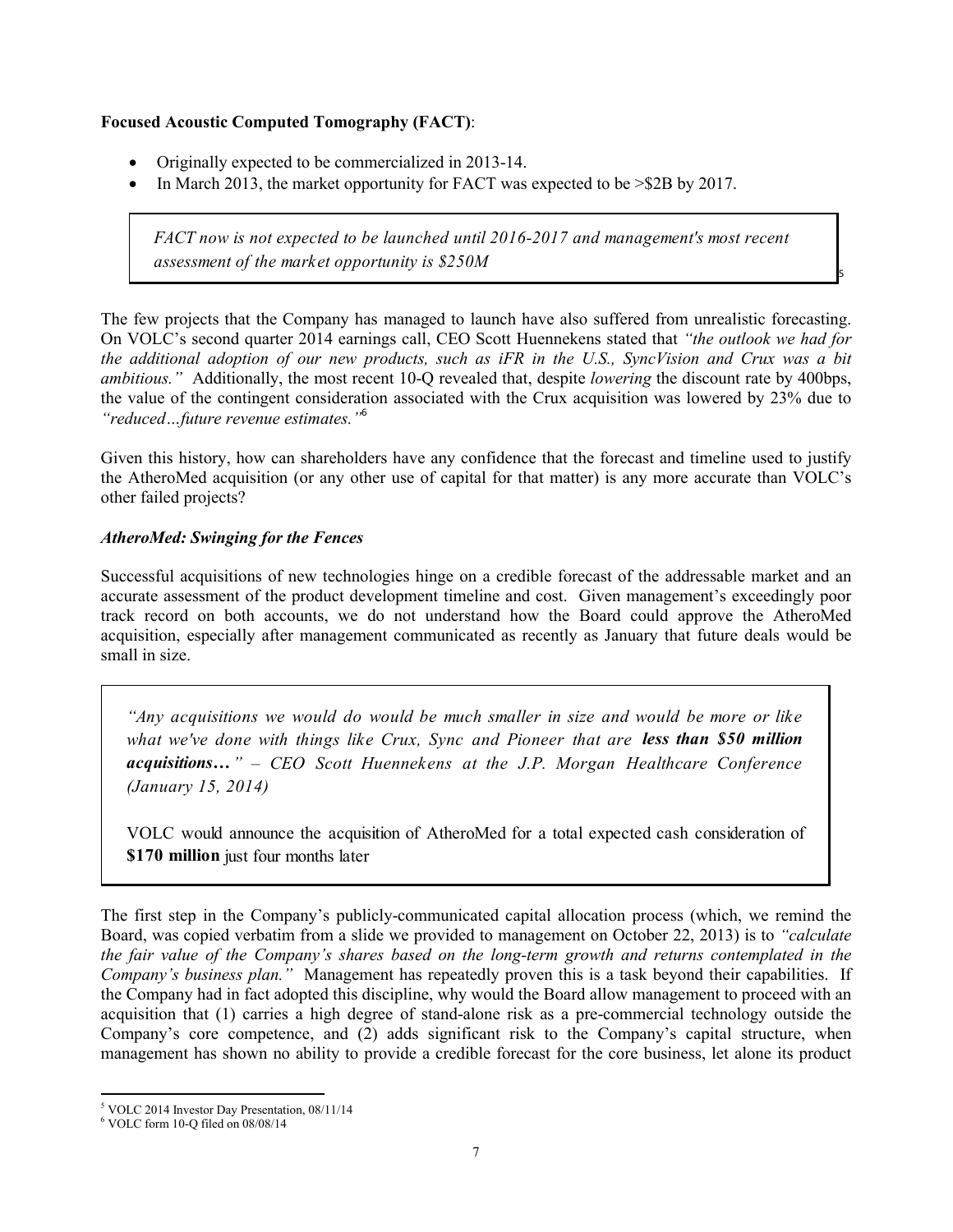development pipeline? It is obvious to us that this Board has consistently failed to carry out its fiduciary duty and has allowed management unfettered authority to waste shareholder capital and destroy our equity.

# **Capital Structure**

## *Convertible Debt Raise*

VOLC's underperformance began in earnest immediately following the decision to raise \$460 million in convertible debt in December 2012 for the purpose of *"acquiring complementary products, businesses or technologies." <sup>7</sup>* Not only was management's rationale for pursuing the convertible debt raise mistaken, the decision to raise the debt, rather than pursue other alternatives, was another damaging consequence of management's flawed long-term business plan.

*"You need to have the cash in the bank, because you're not going to get to the next round with a financing contingency in an offer when you're competing against people like Covidien and Boston and Abbott and Medtronic" - CFO John Dahldorf at Jefferies Healthcare Conference (June 4, 2013)*

Two indisputable facts make it completely irrational for VOLC to be competing for acquisition targets against the likes of Abbott and Medtronic. First, these large cap companies have a much lower cost of capital than VOLC. Second, these larger companies have the size and scale to extract more synergies than VOLC. As a result, in a competitive process, the only way VOLC would emerge as the winning bidder over any large cap competitor would be by overpaying for the acquisition. The Board's decision to approve an acquisition strategy that flies in the face of these self-evident facts led investors to head for the exits. VOLC shares declined nearly 10% in the five trading days following the convertible debt announcement. The share price has never since recovered.

Additionally, it is our understanding that the Company did a market check – and at least one potential acquirer was preparing an offer for the Company – around the time VOLC announced the \$460 million convertible debt raise. Instead of pursuing a sale of the Company, the Board decided that a risky, acquisition-based stand-alone strategy was a better path forward for shareholders than accepting an offer at a premium to where the stock was trading (\$25-\$27/share). The *only rational* reason for the Board to turn down an approach by an acquirer was if the Board's perception of the fair value of VOLC shares was materially higher than where the stock was trading. This perception would have been informed by the same unrealistic forecasts management was using to operate the business. In essence, management's unrealistic business plan led to the failure of the Board to transact VOLC. This decision has now cost shareholders at least \$1 billion.

## *Share Repurchase*

The Company's accelerated share repurchase ("ASR") is yet another example of how management's unrealistic business plans have impaired VOLC's valuation. Following the convertible debt raise, VOLC held over \$500 million in cash and investments on its balance sheet. Our initial discussions with management and the Board focused on addressing the Company's unsophisticated approach to capital allocation. We believed that the combination of the Company's overcapitalization, vague M&A criteria, and lack of an M&A track record, was an overhang on VOLC's valuation. In numerous discussions during the summer and fall of 2013, both management and the Chairman were unwavering in their conviction that the

l <sup>7</sup> VOLC press release dated December 3, 2012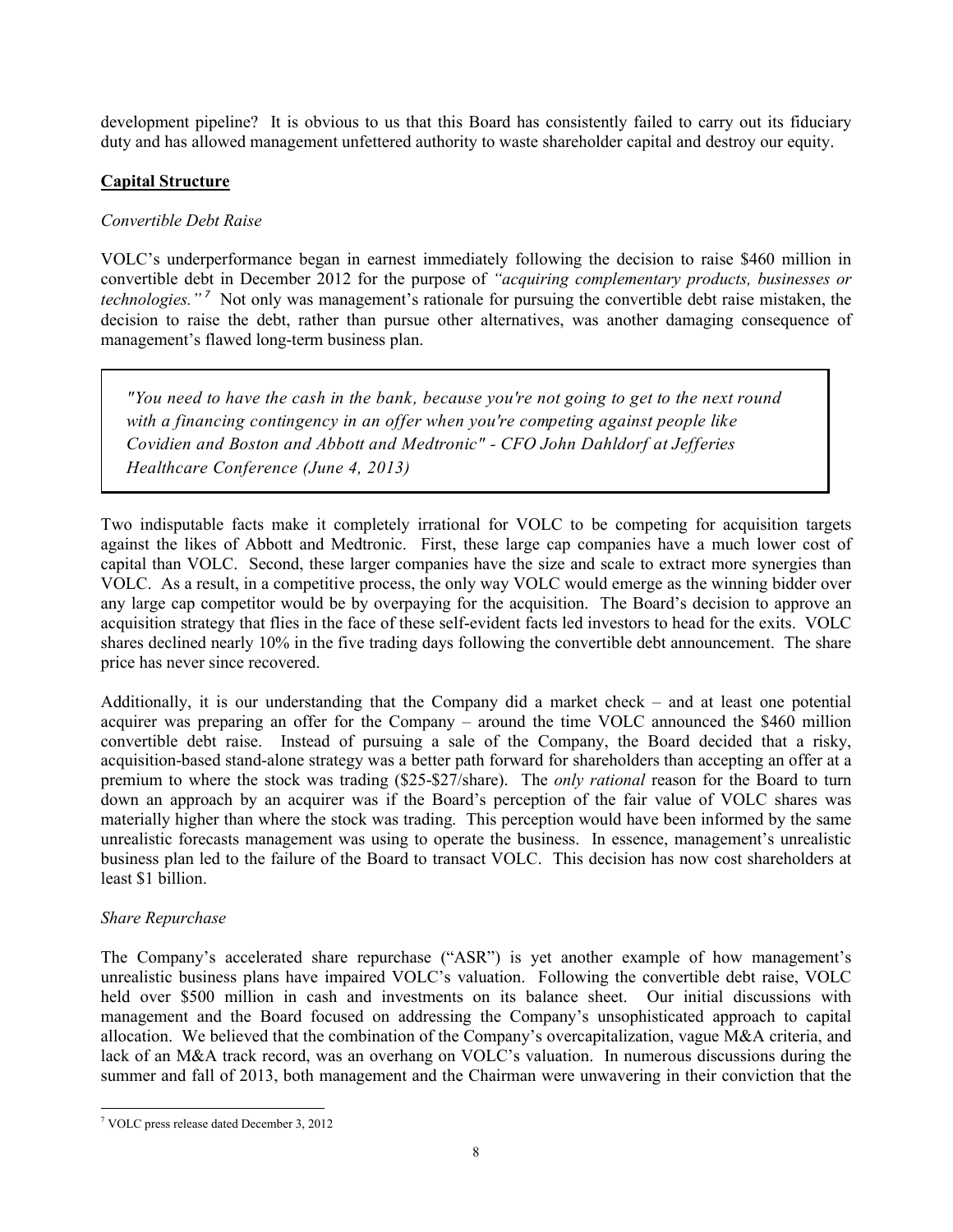long-term targets communicated during the March 2013 investor day were realistic and achievable. Based in no small part on these assurances, we believed a share repurchase would (1) reduce the risk of a large, speculative acquisition, and (2) generate an attractive risk-adjusted return through the purchase of shares that were undervalued based on any reasonable achievement relative to management's forecast. Needless to say, neither objective was achieved. Shame on us for relying on the Company's forecast in our recommendation for a share repurchase.

The cornerstone of disciplined capital allocation is using a risk-adjusted, fact-based business plan to determine the fair value of a company's stock. Based on the dual downward revisions to guidance one month before and one month after the ASR announcement, this critical component clearly did not exist when the ASR decision was made. We suspect the ASR was merely an attempt to placate the shareholder base, rather than a carefully evaluated effort to create long-term shareholder value. Indeed, VOLC leadership, in subsequent conversations with Engaged, expressed frustration that the stock's response to the ASR announcement was not as positive as they had hoped. This betrays a myopic view towards capital allocation and value creation – one that we do not endorse. The appropriate time to execute a repurchase is when the shares are trading at a significant discount to fair value, which is calculated based on the present value of the Company's long-term plan. The value of the repurchase is *not* realized upon the completion of the repurchase, but rather when the share price accretes to fair value as the long-term plan is executed. Unfortunately, in VOLC's case, *any* decision to allocate capital would have been mistaken due to management's flawed financial forecasts.

## *AtheroMed Acquisition*

We have already commented that, independent of other considerations, the acquisition of AtheroMed was a high-risk, swing-for-the-fences proposition. This risk is compounded when we look at the impact the deal has had on VOLC's capital structure. The degree of financial leverage post-AtheroMed is, to say the least, concerning.

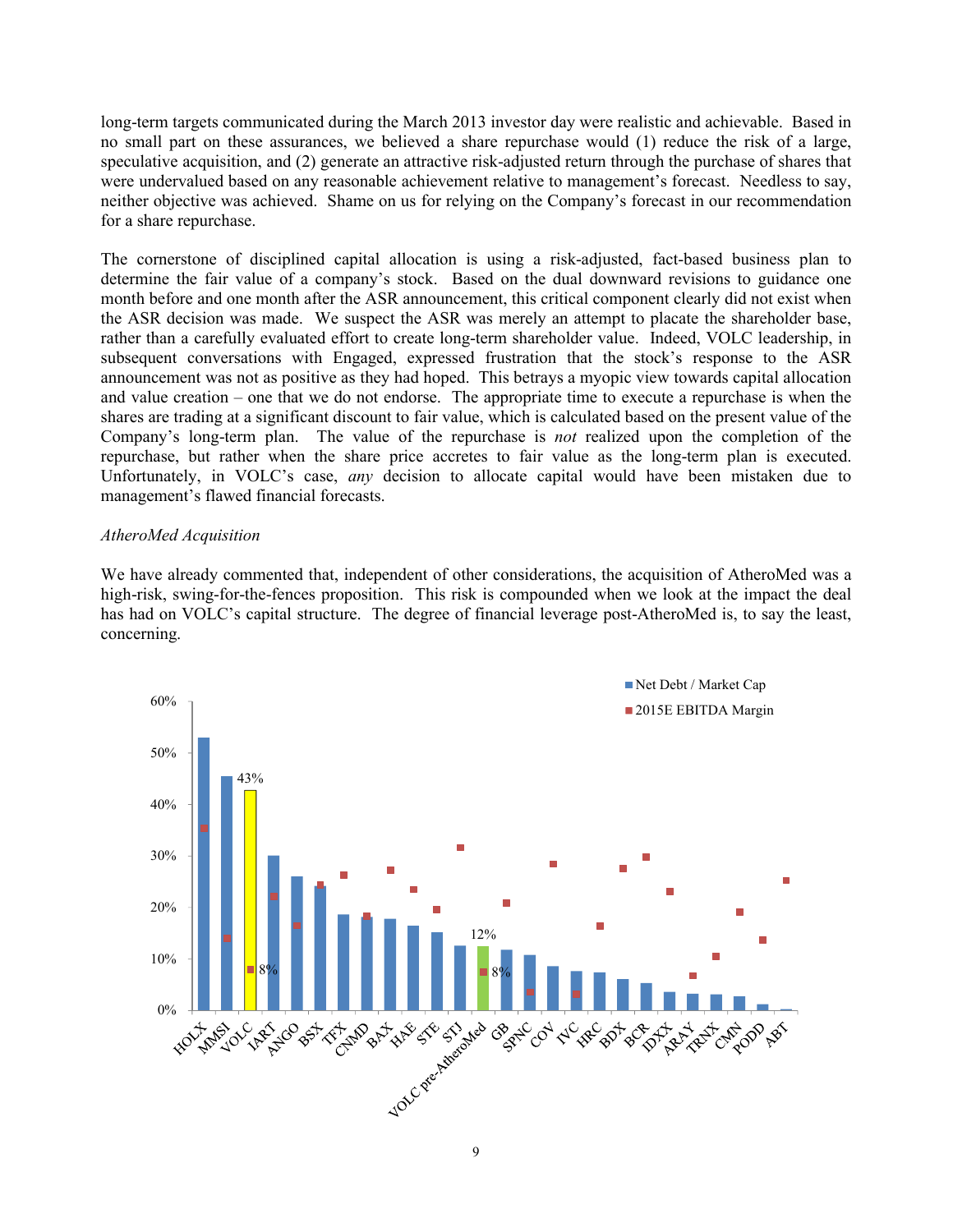Post-AtheroMed, VOLC has the  $3^{rd}$  *greatest* leverage ratio relative to its medical-device peers<sup>8</sup>, despite the fact that the Company's expected EBITDA margin is the  $4<sup>th</sup>$  *lowest* among all peers with any net debt.

The current state of VOLC's balance sheet leaves no margin for error. Likely the *only* way VOLC will be able to avoid diluting shareholders is to materially increase the profitability of the business – something that we believe is eminently doable but does not appear to be a core competency of the current management team.

## **Executive Compensation**

## *Long-term Targets: Good Enough for Shareholders, But not Good Enough for Management?*

Despite management's propensity to provide multi-year forecasts to investors, the Board has been unwilling to hold management accountable for the failure to achieve these targets. In fact, until this year (and only after extensive discussions between Engaged Capital and members of the Board's Compensation Committee) no portion of management's compensation contained *any* performance targets with a time horizon greater than one year. How the Board approved the issuance of multi-year guidance for the third time in four years is inexplicable when (1) the Company had so spectacularly failed to deliver on earlier multi-year guidance, and (2) the Board admitted in writing in the Company's own proxy statement that a forecasting horizon greater than *two years* is unrealistic!

*"[T]he Compensation Committee considered feedback from stockholders that requested three-year performance periods, but the Compensation Committee believes, based on the advice of Towers Watson and the experience of its members, that the two-year performance period best reflects the changing product cycles for our industry and aligns with a realistic forecasting horizon." – VOLC's 2014 Proxy Statement (April 23, 2014)*

Four months later management would provide a **five-year forecast** during the 2014 Investor Day

# *Pay for Failure*

 $\overline{a}$ 

Despite the poor performance of VOLC shares, management has received robust increases in compensation. In 2013, a year in which VOLC underperformed the healthcare sector by nearly 50%, the Board saw fit to award senior management 92% of their targeted performance-based RSUs. Even more inexplicably, CEO Scott Huennekens saw a 20% y/y *increase* in his compensation<sup>9</sup>.

<sup>&</sup>lt;sup>8</sup> Medical device and selected medical supply companies with a market cap greater than \$400M.  $n = 56$  companies. Data per Factset as of September 26, 2014. VOLC pre-AtheroMed data as of 5/27/14.

<sup>&</sup>lt;sup>9</sup> Based on summary compensation table reported in VOLC's 2013 and 2014 proxy statements, adjusted to reflect the actual number of PRSU's awarded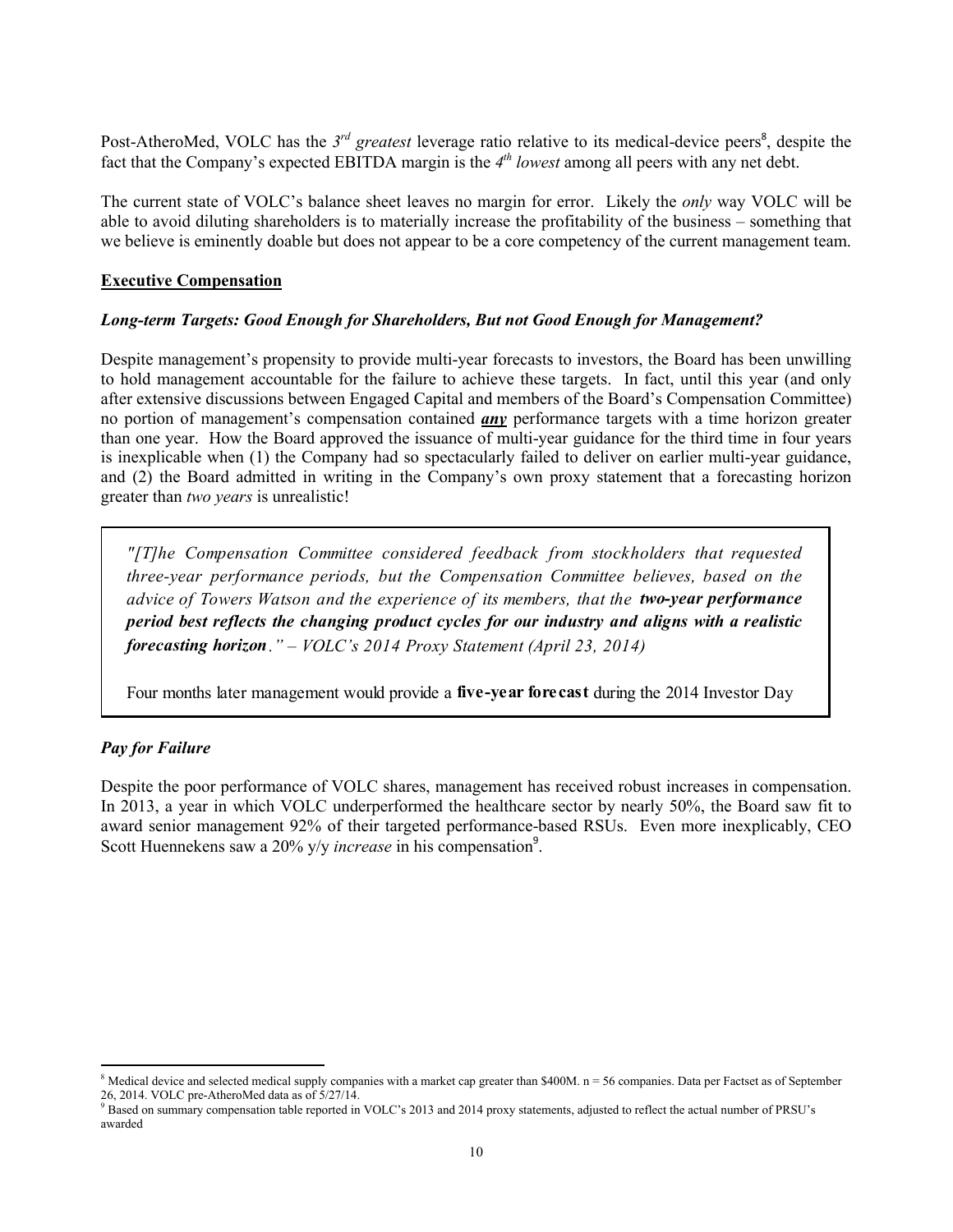

We see no evidence that the Board has taken VOLC's disappointing shareholder returns into consideration when making compensation decisions. In fact, we question whether the Compensation Committee is actually aware of just how poor VOLC's performance has been, as there is no justifiable explanation for their compensation decisions. One needs to look no further than VOLC's 2014 proxy statement to support this conclusion. The 2014 proxy statement includes "increasing operating leverage" as one of the Company's "2013 Corporate Performance Highlights." We are at a loss to explain how the Board would view a year in which operating expenses as a percentage of revenue *increased* by 500 basis points and *missed* initial guidance<sup>10</sup> by over 350 basis points to be evidence of "increasing operating leverage." The cognitive dissonance between VOLC's actual results and the Board's view of the Company's performance is both striking and concerning.

While it appears the Board has taken some half-measures towards improving the alignment between management compensation and shareholder returns in 2014, it is unfortunate that these decisions were only made after shareholders roundly rejected the Board's "Say on Pay" proposal at the 2013 Annual Meeting. In our view, the Board has not done enough.

## *Equity Resets: The Dirty Secret of Executive Compensation*

l

Significant declines in a stock price, combined with poor corporate governance, often serve to benefit incumbent management via the continued receipt of equity grants at lower strike prices and in greater quantities, effectively giving the underperforming management team a reset on their equity. This characteristic also encourages risk-taking by management, as they do not bear the full cost of failed strategies, but instead may even profit from the ensuing volatility. Shareholders, of course, receive no such reset. It will be wholly inappropriate and unacceptable for VOLC's current management team, which has overseen this period of underperformance, to receive any new equity grants. Such awards should be reserved and awarded only to a new management team. Shareholders will hold this Board accountable for any equity grants that are approved for the current management team.

<sup>&</sup>lt;sup>10</sup> Based on 2013 guidance for operating expenses as a percentage of revenue of 62-63% provided on  $2/21/13$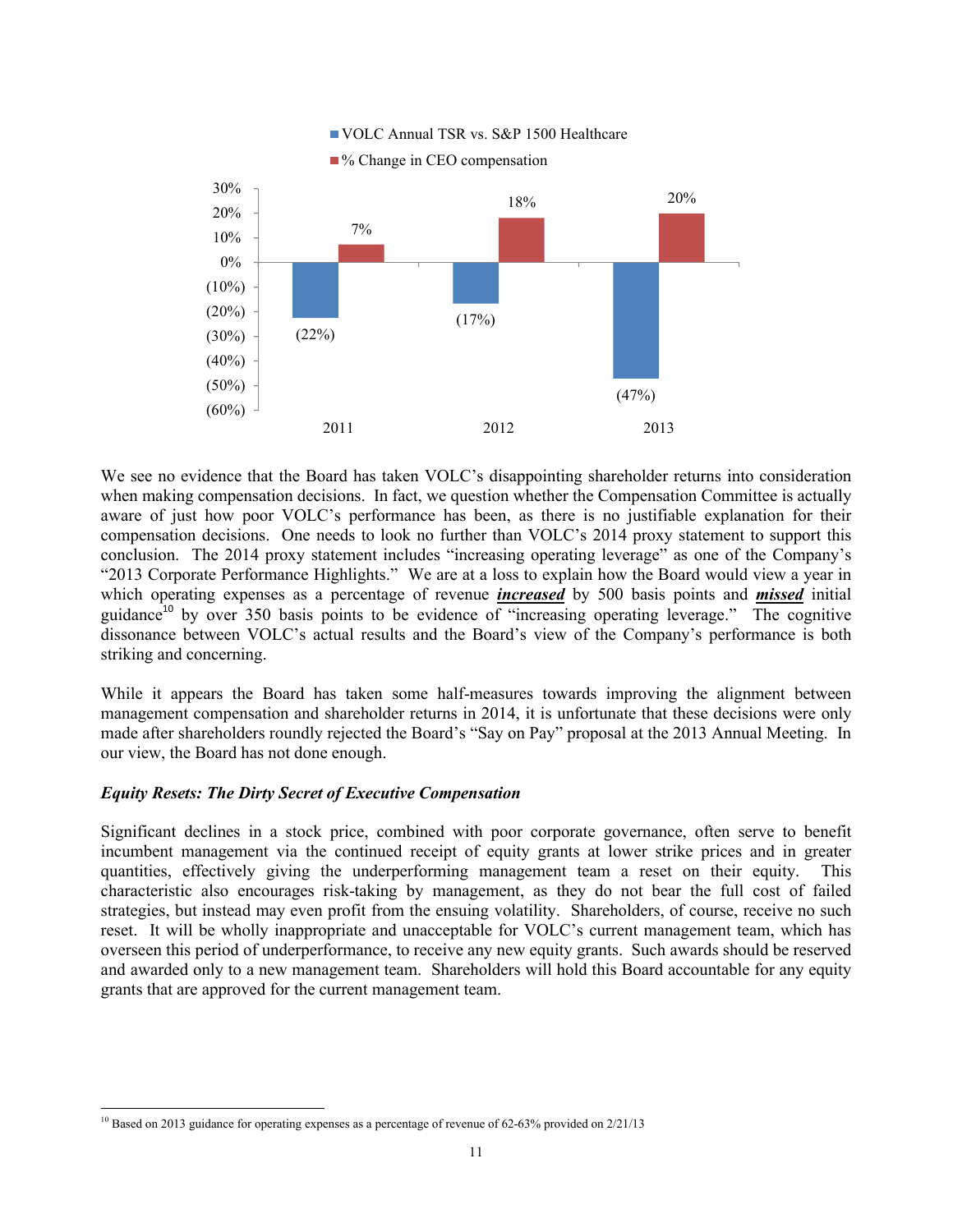## **VOLC Remains a Highly Valuable Asset**

Despite its troubled history, we continue to believe that VOLC is a valuable asset. The Company maintains a strong market share position in cath labs around the world, has best-in-class technology, and is wellpositioned as healthcare inexorably pivots towards outcomes-based reimbursement. However, under the current Board and management team, we question whether this value will ever be realized. While the current team did build a market-leading business from scratch, VOLC is no longer a startup. VOLC has transitioned from a high-growth market disruptor to a low-growth market leader. The Board must recognize that, given this transition, it is only natural for the Company to respond with a new strategy. The current fight to regain double-digit growth through risky acquisitions, unsustainably high operating expenses, and excessive financial leverage is unacceptable. While the time has come for VOLC to turn towards sustainable profitability, we have no confidence in the current Board and management team's ability to execute upon this objective.

Alternatively, the best risk-adjusted outcome for VOLC shareholders is likely a sale of the Company today. We believe our view of the value of VOLC's assets is shared by many potential strategic acquirers, and we believe the Company has received indications of interest in the past that went ignored due to management's blue-sky forecasts combined with a seemingly indifferent Board. Given that VOLC is currently spending approximately \$85 million a year on G&A expense alone, a strategic acquirer could drive tremendous operating synergies and would instantly own a highly profitable business without having to cut a dime of sales and marketing expenses. We estimate that in the hands of a strategic acquirer, VOLC would generate over \$100 million of annual EBITDA at current revenue levels, and with modest revenue growth and gross margin expansion, that EBITDA number could exceed \$200 million by 2018. At today's prices, VOLC is trading at ~8x 2014 pro-forma EBITDA and a mere ~4x 2018 pro-forma EBITDA.

Though sizable cost synergies are available to a strategic acquirer, numerous conversations with advisors and industry experts have led us to believe that the Company's current lack of profitability is a barrier to being acquired. As CEO Scott Huennekens stated during the Company's most recent investor day, *"our objective is [to make] ourselves as attractive as possible to investors, as well as the potential acquirer."* We wholeheartedly agree; however, to accomplish this, management must dramatically improve the profitability of the Company now and not wait for operating leverage based on yet another forecast of future revenue growth. We believe this is a task better suited for a new management team that has a track record of executing in similar situations.

# **Setting a New Course for VOLC**

## *Shareholder Representation is Desperately Needed as the Board Has Sat Idly By During These Failures*

Unsurprisingly, boards of directors that lack accountability often possess barriers to shareholders' ability to effect change. VOLC's troublingly poor corporate governance profile includes, among other features, a classified board, a shareholder rights plan (a.k.a. a poison pill), prohibition against shareholders' right to call special meetings or act by written consent, and prohibitively high supermajority vote requirements to amend the Company's organizational documents. These provisions effectively insulate and entrench the incumbent members of the Board and limit shareholders' ability to hold the Board accountable.

Despite the above facts detailing VOLC's sad history of poor corporate governance and failed management, we remain shocked by the Board's intransigence regarding shareholder representation inside the boardroom. As you are aware, we have offered on three separate occasions, both orally and in writing, highly-qualified candidates to serve as board members, only to have these private entreaties summarily rejected. Instead of seeking to work constructively with one of VOLC's largest shareholders, the Board has irrationally